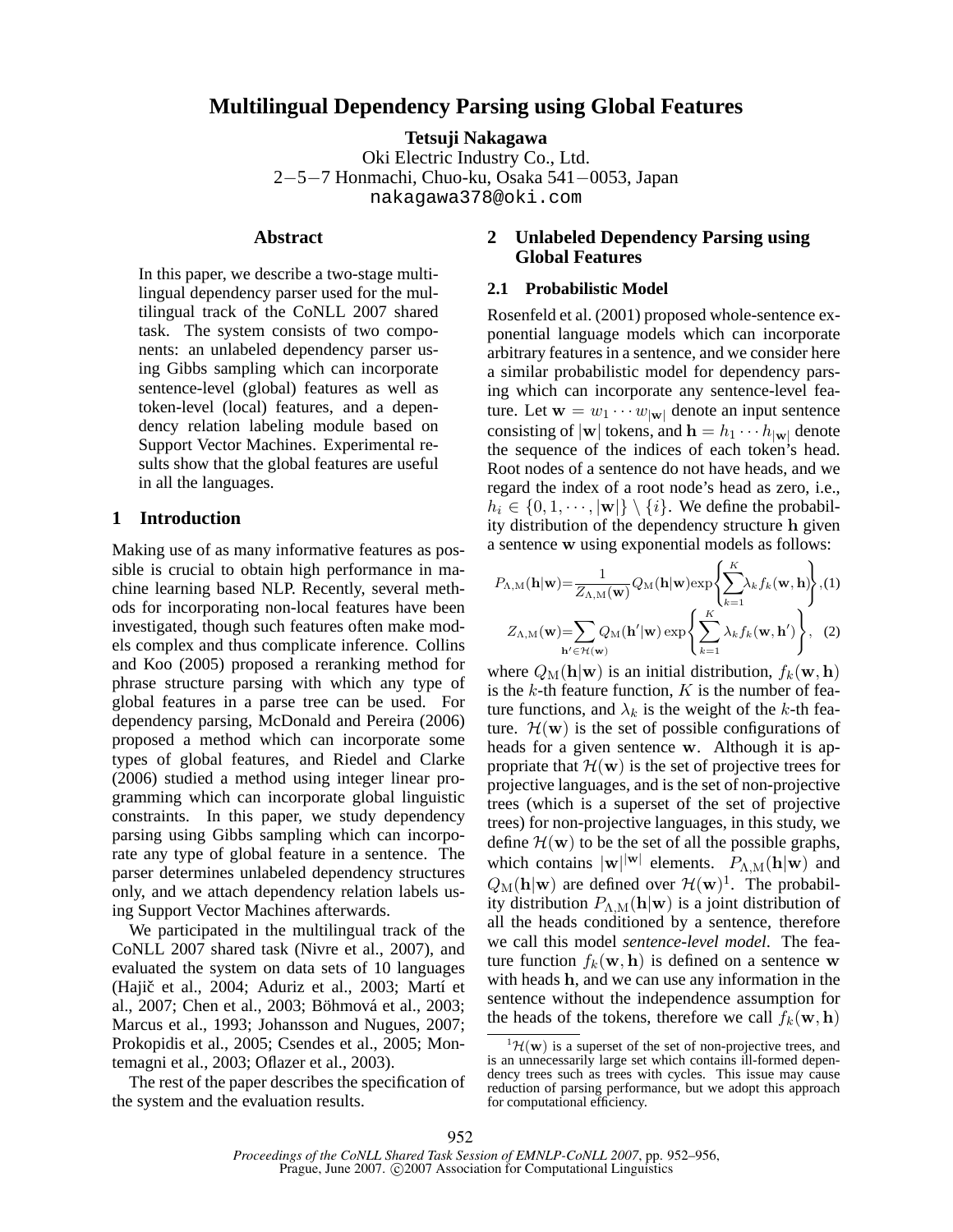*sentence-level (global) feature*. We define initial distribution  $Q_M(\mathbf{h}|\mathbf{w})$  as the product of  $q_M(h|\mathbf{w}, t)$ which is the probability distribution of the head  $h$  of each t-th token calculated with maximum entropy models: |<br>| w/

$$
Q_{\mathbf{M}}(\mathbf{h}|\mathbf{w}) = \prod_{t=1}^{|\mathbf{w}|} q_{\mathbf{M}}(h_t|\mathbf{w}, t),
$$
\n(3)

$$
q_{\text{M}}(h|\mathbf{w},t) = \frac{1}{Y_{\text{M}}(\mathbf{w},t)} \exp\left\{\sum_{l=1}^{L} \mu_l g_l(\mathbf{w},t,h)\right\}, \quad (4)
$$

$$
Y_{\mathrm{M}}(\mathbf{w},t)=\sum_{\substack{h'=0\\h'\neq t}}^{\mathbf{|w|}}\exp\left\{\sum_{l=1}^{L}\mu_{l}g_{l}(\mathbf{w},t,h')\right\},\tag{5}
$$

where  $g_l(\mathbf{w}, t, h)$  is the *l*-th feature function, *L* is the number of feature functions, and  $\mu_l$  is the weight of the *l*-th feature.  $q_M(h|\mathbf{w}, t)$  is a model of the head of a single token, calculated independently from other tokens, therefore we call  $q_M(h|\mathbf{w}, t)$  *token*level model, and  $g_l(\mathbf{w}, t, h)$  *token-level* (local) fea*ture*.

#### **2.2 Decoding and Parameter Estimation**

Let us consider how to find the optimal solution  $h$ , given a sentence  $w$ , parameters of the sentencelevel model  $\Lambda = {\lambda_1, \dots, \lambda_K}$ , and parameters of the token-level model  $M = {\mu_1, \cdots, \mu_L}$ . Since the probabilistic model contains global features and efficient algorithms such as dynamic programming cannot be used, we use Gibbs sampling to obtain an approximated solution. Gibbs sampling can efficiently generate samples from high-dimensional probability distributions with complex dependencies among variables (Andrieu et al., 2003), and we assume that R samples  $\{h^{(1)}, \cdots, h^{(R)}\}$  are generated from  $P_{\Lambda,M}(\mathbf{h}|\mathbf{w})$  using Gibbs sampling. Then, the marginal distribution of the head of the  $t$ -th token given w,  $P_t(h|\mathbf{w})$ , is approximately calculated as follows:

$$
WSS:\n
$$
P_t(h|\mathbf{w}) = \sum_{h_1, \dots, h_{t-1}, h_{t+1}, \dots, h_{|\mathbf{w}|} \atop h_t = h} P_{\Lambda, M}(\mathbf{h}|\mathbf{w}),
$$
\n
$$
= \sum_{\mathbf{h}} P_{\Lambda, M}(\mathbf{h}|\mathbf{w}) \delta(h, h_t) \simeq \frac{1}{R} \sum_{r=1}^{R} \delta(h, h_t^{(r)}),
$$
\n(6)
$$

where  $\delta(i, j)$  is the Kronecker delta. In order to find a solution using the marginal distribution, we adopt the maximum spanning tree (MST) framework proposed by McDonald et al. (2005a). In this framework, scores for possible edges in dependency graphs are defined, and the optimal dependency tree is found as the MST in which the summation of the edge scores is maximized. Let  $s(i, j)$  denote the score of the edge from a parent node (head)  $i$  to a child node (dependent) j. We define  $s(i, j)$  as follows:

$$
s(i,j) = \log P_j(i|\mathbf{w}).\tag{7}
$$

We use the logarithm of the marginal distribution because the summation of edge scores is maximized by the MST search algorithms but the product of the marginal distributions should be maximized. The best projective parse tree is obtained using the Eisner algorithm (Eisner, 1996) with the scores, and the best non-projective one is obtained using the Chu-Liu-Edmonds (CLE) algorithm (McDonald et al., 2005b).

Although in this method, the factored score  $s(i, j)$ is used to measure likelihood of dependency trees, the score is calculated taking a whole sentence into consideration using Gibbs sampling.

Next, we explain how to estimate the parameters of our models, given training data consisting of N examples  $\{\langle \mathbf{w}^1, \mathbf{h}^1 \rangle, \cdots, \langle \mathbf{w}^N, \mathbf{h}^N \rangle\}$ . In order to estimate the parameters of the token-level model  $M = {\mu_1, \cdots, \mu_L}$ , we use maximum a posteriori estimation with Gaussian priors. We define the following objective function  $\mathcal{M}$ :

$$
\mathcal{M} = \log \prod_{n=1}^{N} Q_{\text{M}}(\mathbf{h}^{n}|\mathbf{w}^{n}) - \frac{1}{2\sigma^{2}} \sum_{l=1}^{L} \mu_{l}^{2},
$$
 (8)

where  $\sigma$  is a hyper parameter of Gaussian priors. The optimal parameters M which maximize  $M$  can be obtained by quasi-Newton methods such as the L-BFGS algorithm with above  $M$  and its partial derivatives. The parameters of the sentence-level model  $\Lambda = {\lambda_1, \dots, \lambda_K}$  can also be estimated in a similar way with the following objective function  $\mathcal L$  after the parameters of the token-level model are estimated.

$$
\mathcal{L} = \log \prod_{n=1}^{N} P_{\Lambda, \mathcal{M}}(\mathbf{h}^n | \mathbf{w}^n) - \frac{1}{2\sigma'^2} \sum_{k=1}^{K} \lambda_k^2.
$$
 (9)

This objective function and its partial derivative contain summations over all the possible configurations which are difficult to calculate. We approximately calculate these values using static Monte Carlo (not MCMC) methods with fixed  $S$  samples  ${\bf h}^{n(1)}, \cdots, {\bf h}^{n(S)}$  generated from  $Q_M({\bf h} | {\bf w}^n)^2$ :

$$
\log Z_{\Lambda,\mathrm{M}}(\mathbf{w}^n) \simeq \log \frac{1}{S} \sum_{s=1}^S \exp \left\{ \sum_{k=1}^K \lambda_k f_k(\mathbf{w}^n, \mathbf{h}^{n(s)}) \right\}, (10)
$$

$$
\sum_{\mathbf{h}' \in \mathcal{H}(\mathbf{w}^n)} P_{\Lambda,\mathrm{M}}(\mathbf{h}'|\mathbf{w}^n) f_k(\mathbf{w}^n, \mathbf{h}')
$$

$$
\simeq \frac{1}{S} \sum_{s=1}^S \frac{f_k(\mathbf{w}^n, \mathbf{h}^{n(s)})}{Z_{\Lambda,\mathrm{M}}(\mathbf{w}^n)} \exp \left\{ \sum_{k'=1}^K \lambda_{k'} f_{k'}(\mathbf{w}^n, \mathbf{h}^{n(s)}) \right\}. (11)
$$

<sup>&</sup>lt;sup>2</sup> Static Monte Carlo methods become inefficient when the dimension of the probabilistic distribution is high, and more sophisticated methods would be used for accurate parameter estimation.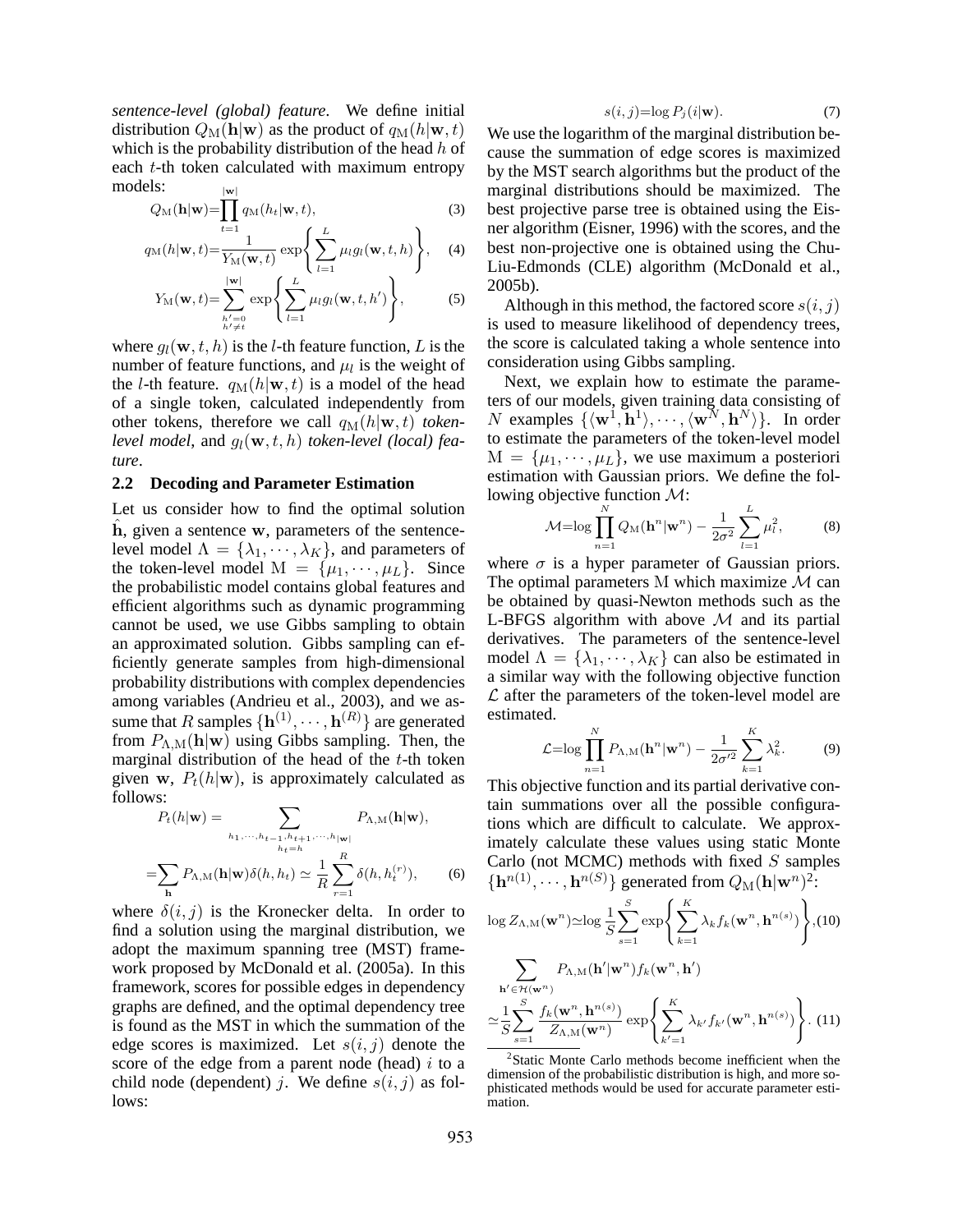#### **2.3 Local Features**

The token-level features used in the system are the same as those used in MSTParser version  $0.4.2<sup>3</sup>$ . The features include lexical forms and (coarse and fine) POS tags of parent tokens, child tokens, their surrounding tokens, and tokens between the child and the parent. The direction and the distance from a parent to its child, and the FEATS fields of the parent and the child which are split into elements and then combined are also included. Features that appeared less than 5 times in training data are ignored.

#### **2.4 Global Features**

Global features can capture any information in dependency trees, and the following nine types of global features are used (In the following, *parent node* means a head token, and *child node* means a dependent token):

**Child Unigram+Parent+Grandparent** This feature template is a 4-tuple consisting of (1) a child node, (2) its parent node, (3) the direction from the parent node to the child node, and (4) the grandparent node.

Each node in the feature template is expanded to its lexical form and coarse POS tag in order to obtain actual features. Features that appeared in four or less sentences are ignored. The same procedure is applied to the following other features.

- **Child Bigram+Parent** This feature template is a 4 tuple consisting of (1) a child node, (2) its parent node, (3) the direction from the parent node to the child node, and (4) the nearest outer sibling node (the nearest sibling node which exists on the opposite side of the parent node) of the child node. This feature template is almost the same as the one used by McDonald and Pereira (2006).
- **Child Bigram+Parent+Grandparent** This feature template is a 5-tuple. The first four elements (1)–(4) are the same as the *Child Bigram+Parent* feature template, and the additional element (5) is the grandparent node.
- **Child Trigram+Parent** This feature template is a 5-tuple. The first four elements  $(1)$ – $(4)$  are the same as the *Child Bigram+Parent* feature template, and the additional element (5) is the next nearest outer sibling node of the child node.
- **Parent+All Children** This feature template is a tuple with more than one element. The first element is a parent node, and the other elements are all of its child nodes.
- **Parent+All Children+Grandparent** This feature template is a tuple with more than two elements. The elements other than the last one are the same as the *Parent+All Children* feature template, and the last element is the grandparent node.
- **Child+Ancestor** This feature template is a 2-tuple consisting of (1) a child node, and (2) one of its ancestor nodes.
- **Acyclic** This feature type has one of two values, *true* if the dependency tree is acyclic, or *false* otherwise.
- **Projective** This feature type has one of two values, *true* if the dependency tree is projective, or *false* otherwise.

# **3 Dependency Relation Labeling**

## **3.1 Model**

Dependency relation labeling can be handled as a multi-class classification problem, and we use Support Vector Machines (SVMs) which have been successfully applied to many NLP tasks. Solving largescale multi-class classification problem with SVMs requires substantial computational resources, so we use the revision learning method (Nakagawa et al., 2002). The revision learning method combines a probabilistic model which has smaller computational cost with a binary classifier which has higher generalization capacity. In the method, the latter classifier revises the output of the former model to conduct multi-class classification with higher accuracy and reasonable computational cost. In this study, we use maximum entropy (ME) models as the probabilistic model and SVMs with the second order polynomial kernel as the binary classifier. The dependency label of each node is determined independently of the labeling of other nodes.

#### **3.2 Features**

 $\hat{j}$ http://sourceforge.net/projects/mstparser  $i$  (the  $j'$ -th token where  $j'\in \{j'|h_{j'}=h_i,j'\neq i\}),$ As the features for SVMs to predict the dependency relation label of the  $i$ -th token, we use the lexical forms, coarse and fine POS tags, and FEATS fields of the *i*-th and the  $h_i$ -th tokens. We also use lexical forms and POS tags of the tokens surrounding and in between them (i.e. the  $j$ -th token where  $j \in \{j | \min\{i, h_i\} - 1 \leq j \leq \max\{i, h_i\} + 1\},$ the grandparent  $(h_{h_i}$ -th) token, the sibling tokens of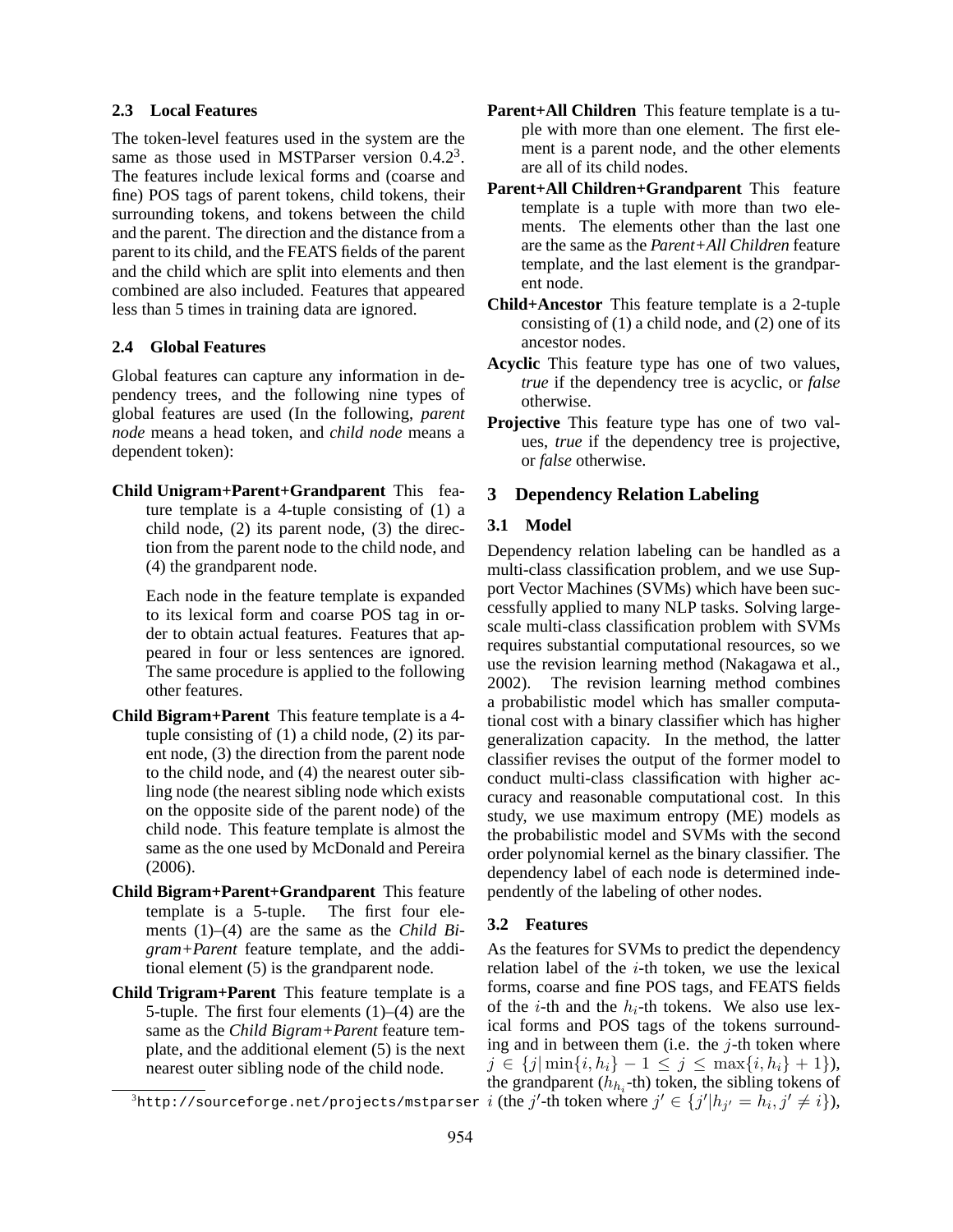|     | rabic | Basque        | latalar    | hinese            | '70ck                  | English        | $rr \triangle \triangle V$ | ungarian | Italıan       | I urkısh                                                               | Average                 |
|-----|-------|---------------|------------|-------------------|------------------------|----------------|----------------------------|----------|---------------|------------------------------------------------------------------------|-------------------------|
| LAJ | '5.08 | $-1$<br>'2.56 | 87.90      | ^^                | 80.1<br>L              | oo<br>റാം.     | '0.                        | 0.7      | v., v.        | $\overline{\phantom{a}}$<br>$\overline{\phantom{a}}$<br>$\sim$<br>0.44 | 80.2<br>$\overline{20}$ |
| UAJ | 86.09 | 114<br>01.V   | 12.86<br>u | $\alpha$<br>00.OC | $\Delta\Omega$<br>86.Z | ۹ſ<br>$\cdots$ | 84.08                      | 62.49    | Ωî<br>$\circ$ | $-$<br>                                                                | 86.5                    |

| Algorithm   Features |            | Arabic | Basque | Catalan | hinese. | Czech | English | Greek | Hungarian | Italian | Furkish |
|----------------------|------------|--------|--------|---------|---------|-------|---------|-------|-----------|---------|---------|
| Eisner               | local      |        | 80.20  | 91.75   | 86.75   | 84.19 | 88.65   | 83.31 | 80.27     | 86.72   | 84.82   |
| (proj.)              | $+$ global | 86.09  | .00.   | 92.86   | 88.88   | 85.99 | 90.13   | 84.08 | 81.55     | 87.91   | 84.82   |
| CLE                  | local      | 84.80  | 80.39  | 91.23   | 86.71   | 84.21 | 88.07   | 83.03 | 81.15     | 86.85   | 85.35   |
| $(non-proj.)$        | $+$ global | 85.83  | 81.04  | 92.64   | 88.84   | 86.28 | 90.05   | 83.87 | 82.49     | 87.97   | 85.77   |

Table 1: Results of Multilingual Dependency Parsing

Table 2: Unlabeled Attachment Scores in Different Settings (underlined values indicate submitted results, and bold values indicate the highest scores)

and the child tokens of i (the  $j''$ -th token where  $j'' \in \{j''|h_{j''}=i\}^4$ . As the features for ME models, a subset of them is used since ME models are used just for reducing the search space, and do not need so many features.

### **4 Results and Analysis**

In order to tune the system, we split each training data set into two parts, and used the first half for training and the remaining half for testing in development. The CLE algorithm was used for Basque, Czech, Hungarian and Turkish, and the Eisner algorithm was used for the others. We used lemmas for Catalan, Czech, Greek and Italian, and word forms for all others. The values of the parameters to be fixed were chosen as  $R = 500$ ,  $S = 200$ ,  $\sigma = 0.25$ , and  $\sigma' = 0.25$ . With these parameter settings, training took 247 hours, and testing took 343 minutes on an Opteron 250 processor.

Table 1 shows the evaluation results on the test sets. Accuracy was measured with the labeled attachment score (LAS) and the unlabeled attachment score (UAS). Among the participating systems in the shared task, we obtained the second best average accuracy in the labeled attachment score, and the best average accuracy in the unlabeled attachment score. Compared with other systems, the gap between our labeled and unlabeled scores is relatively big. In this study, labeling of dependency relations was performed in a separate post-processing step, and each label was predicted independently. The labeled scores may be improved if the parsing process and the labeling process are performed at the same time, and dependencies among labels are taken into account.

We conducted experiments with different settings. Table 2 shows the results measured with the unlabeled attachment score. In the table, **Eisner** and **CLE** indicate that the Eisner algorithm and the CLE algorithm are used in decoding, and **local** and **+global** indicate that local features alone, and local and global features together are used. The CLE algorithm performed better than the Eisner algorithm for Basque, Czech, Hungarian, Italian and Turkish. All of these data sets except Italian contain relatively a large number of non-projective sentences (the percentage of sentences with at least one non-projective relation in the training data is over 20% (Nivre et al., 2007)), though the Greek data set, on which the Eisner algorithm performed better, also contains many non-projective sentences (20.3%).

By using the global features, the accuracy was improved in all the cases except for Turkish with the Eisner algorithm (Table 2). The increase was rather large in Chinese and Czech. When the global features were used in these languages, the dependency accuracy for tokens whose heads had conjunctions as parts-of-speech was notably improved; from 80.5% to 86.0% in Chinese (Eisner), and from 73.2% to 77.6% in Czech (CLE). We investigated the trained global models, and found that *Parent+All Children* features, whose parents were conjunctions and whose children had compatible classes, had large positive weights, and those whose children had incompatible classes had large negative weights. A feature with a larger weight is generally more influential. Riedel and Clarke (2006) suggested to use linguistic constraints such as "arguments of a coordination must have compatible word classes," and such constraint seemed to be represented by the features in our models.

## **5 Conclusion**

In this study, we applied a dependency parser using global features to multilingual dependency parsing. Evaluation results showed that the use of global features was effective to obtain higher accuracy in multilingual dependency parsing. Improving dependency relation labeling is left for future work.

<sup>&</sup>lt;sup>4</sup>Although polynomial kernels of SVMs can implicitly handle combined features, some of combined features were also included explicitly because using unnecessarily high order polynomial kernels decreases performance.